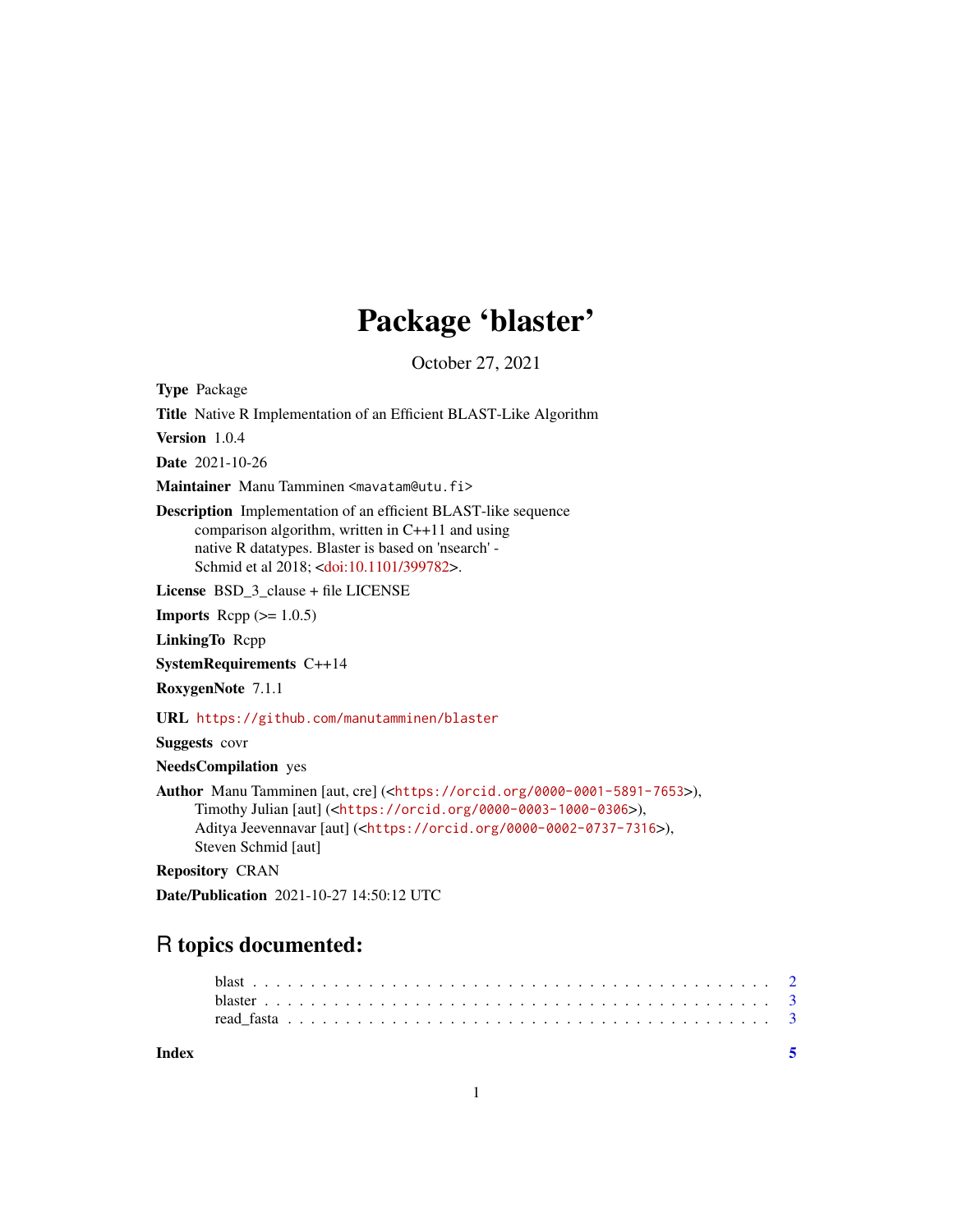#### <span id="page-1-0"></span>Description

Runs BLAST sequence comparison algorithm.

#### Usage

```
blast(
  query,
  db,
 maxAccess = 1,
 maxRejects = 16,
  minIdentity = 0.75,
  alphabet = "nucleotide",
  strand = "both",
  output_to_file = FALSE
)
```
#### Arguments

| query       | A data frame of the query sequences (containing Id and Seq columns) or a string<br>specifying the FASTA file of the query sequences.                                                                                                                 |
|-------------|------------------------------------------------------------------------------------------------------------------------------------------------------------------------------------------------------------------------------------------------------|
| db          | A dataframe of the database sequences (containing Id and Seq columns) or a<br>string specifying the FASTA file of the database sequences.                                                                                                            |
| maxAccepts  | A number specifying the maximum accepted hits.                                                                                                                                                                                                       |
| maxRejects  | A number specifying the maximum rejected hits.                                                                                                                                                                                                       |
| minIdentity | A number specifying the minimal accepted sequence similarity between the<br>query and hit sequences.                                                                                                                                                 |
| alphabet    | A string specifying the query and database alphabet: 'nucleotide' or 'protein'.<br>Defaults to 'nucleotide'.                                                                                                                                         |
| strand      | A string specifying the strand to search: 'plus', 'minus' or 'both'. Defaults to<br>'both'. Only affects nucleotide searches.                                                                                                                        |
|             | output_to_file A boolean specifying the output type. If TRUE, the results are written into a<br>temporary file a string containing the file name and location is returned. Other-<br>wise a dataframe of the results is returned. Defaults to FALSE. |

#### Value

A dataframe or a string. A dataframe is returned by default, containing the BLAST output in columns QueryId, TargetId, QueryMatchStart, QueryMatchEnd, TargetMatchStart, TargetMatchEnd, QueryMatchSeq, TargetMatchSeq, NumColumns, NumMatches, NumMismatches, NumGaps, Identity and Alignment. A string is returned if 'output\_to\_file' is set to TRUE. This string points to the file containing the output table.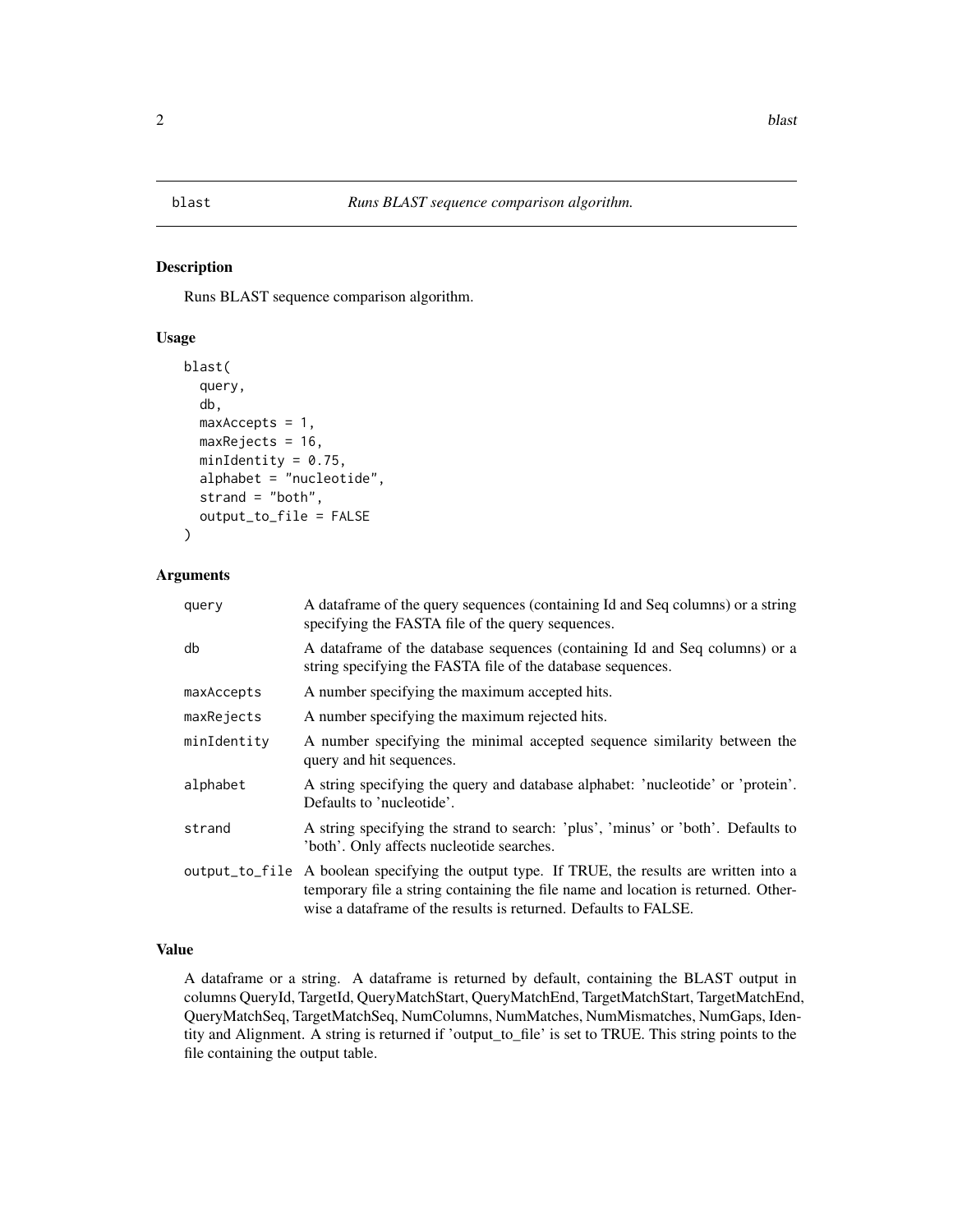#### <span id="page-2-0"></span>blaster 3

#### Examples

```
query <- system.file("extdata", "query.fasta", package = "blaster")
db <- system.file("extdata", "db.fasta", package = "blaster")
blast_table <- blast(query = query, db = db)
query <- read_fasta(filename = query)
db <- read_fasta(filename = db)
blast_table <- blast(query = query, db = db)
prot <- system.file("extdata", "prot.fasta", package = "blaster")
prot_blast_table <- blast(query = prot, db = prot, alphabet = "protein")
```
blaster *Blaster*

#### Description

Blaster implements an efficient BLAST-like sequence comparison algorithm.

#### Author(s)

Manu Tamminen <mavatam.@utu.fi>, Timothy Julian <tim.julian@eawag.ch>, Steven Schmid <stevschmid@gmail.com>

| read fasta |            |  | Reads the contents of nucleotide or protein FASTA file into a |  |  |  |
|------------|------------|--|---------------------------------------------------------------|--|--|--|
|            | dataframe. |  |                                                               |  |  |  |

#### Description

Reads the contents of nucleotide or protein FASTA file into a dataframe.

#### Usage

```
read_fasta(
 filename,
  filter = ".
 non_standard_chars = "error",
  alphabet = "nucleotide"
)
```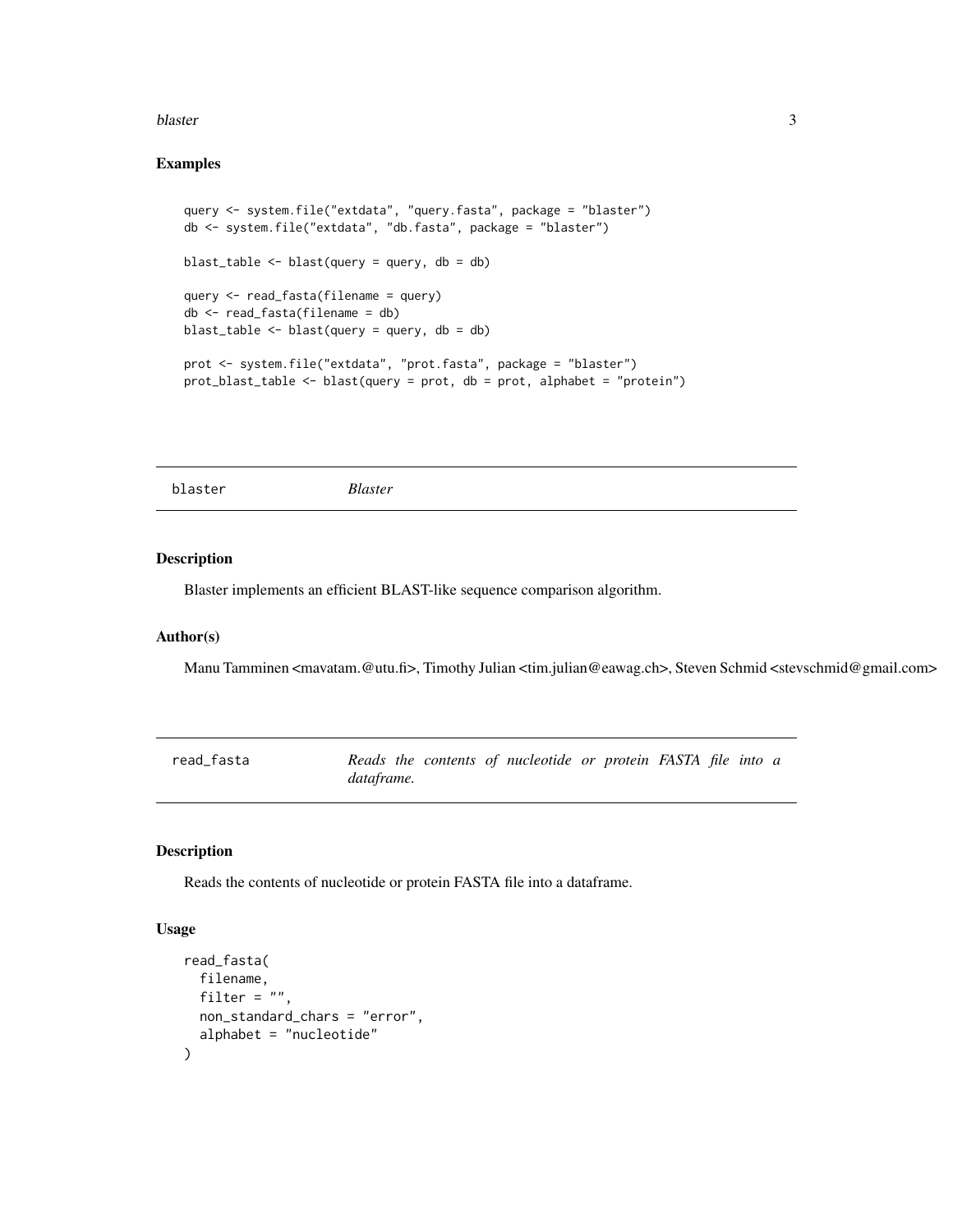#### Arguments

| filename           | A string specifying the name of the FASTA file to be imported.                                                                                                                                                           |
|--------------------|--------------------------------------------------------------------------------------------------------------------------------------------------------------------------------------------------------------------------|
| filter             | An optional string specifying a sequence motif for sequence filtering. Only<br>keeps those sequences containing this motif. Also splits the matched sequences<br>and provides the split parts in two additional columns. |
| non_standard_chars |                                                                                                                                                                                                                          |
|                    | A string specifying instructions for handling non-standard nucleotide or amino<br>acid characters. Options include 'remove', 'ignore' or throw an 'error'. Defaults<br>to 'error'.                                       |
| alphabet           | A string specifying the query and database alphabet: 'nucleotide' or 'protein'.<br>Defaults to 'nucleotide'.                                                                                                             |

#### Value

A dataframe containing FASTA ids (Id column) and sequences (Seq column). If 'filter' is specified, the split sequences are stored in additional columns Part1 and Part2.

#### Examples

```
query <- system.file("extdata", "query.fasta", package = "blaster")
query <- read_fasta(filename = query)
```